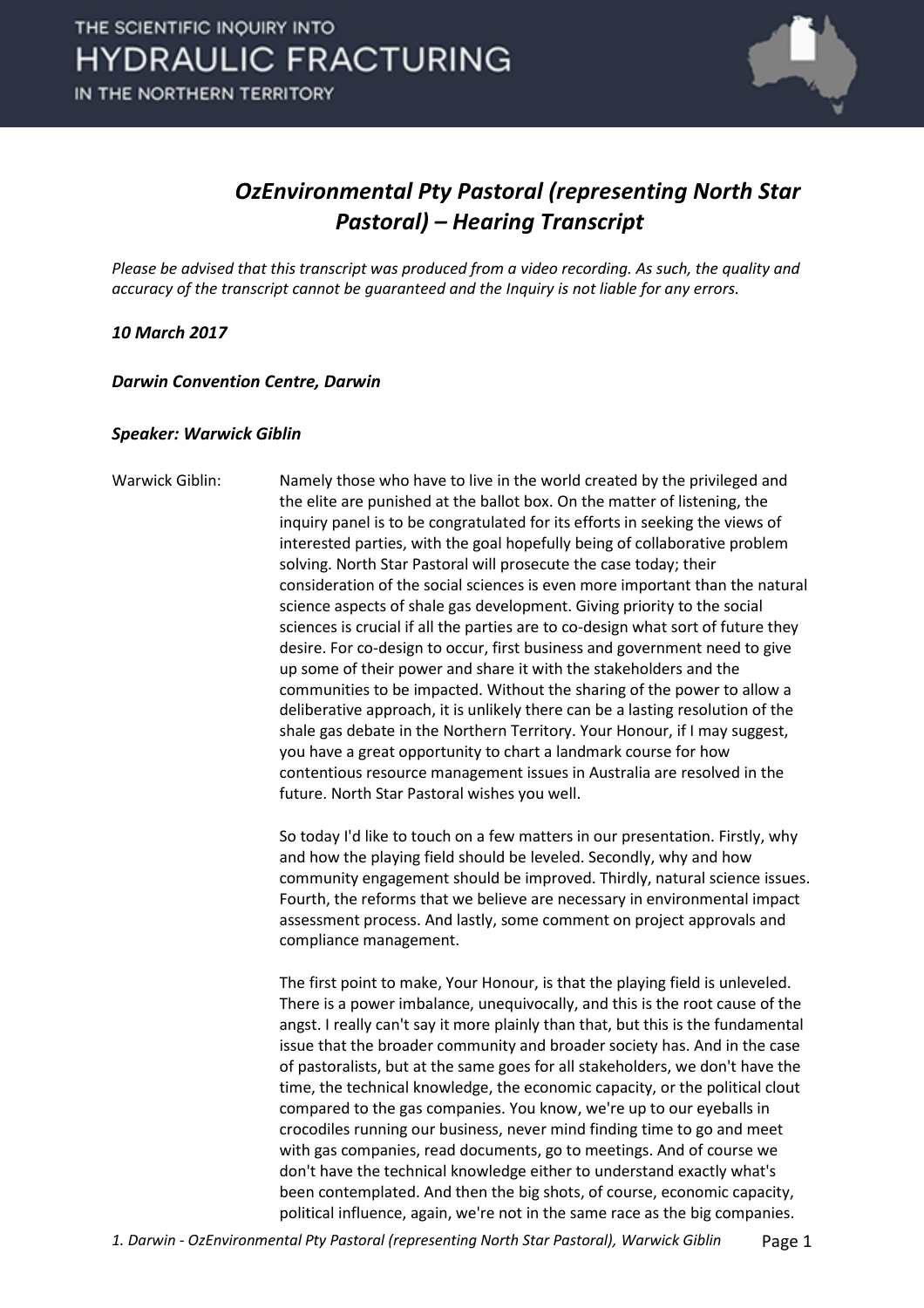

So we would urge that pastoralists be given the right to say no to gas companies coming onto their land.

I table as evidence, Your Honour, on the issue of power imbalance, two pieces of evidence. Firstly, the Productivity Commission of 2013 report "Mineral and Energy Resource Exploration." In it, the Productivity Commission says that in terms of land access, rural land holders are disadvantaged on three counts -- one, limited experience in undertaking such negotiations, certainly compared to the gas company; secondly, the asymmetry of information regarding potential impacts; and thirdly, the imbalance of power because in most cases the land holder is legally required to allow explorers onto their land.

The then Human Rights Commissioner, Tim Wilson, in July 2015 is my second piece of evidence. He weighed in to this debate, and he said that Australian governments must give farmers more rights regarding gas companies negotiating access. And he writes a very good point. He said the issue is not with the miner so much, the miner is only doing what the law allows them to do. The issue is that the law doesn't properly respect the surface property rights of the farmer. And because of the way the laws are written. He went on to say the access effectively is not done on the basis of consent and respect for the farmer. That's when you get conflict, and he said these words, "I would argue a human rights violation."

When it comes to looking at what activities might be occurring on the surface of the land, these are the sort of things that can and do occur, and it's worth reflecting. It's more than just the odd well hit. You have the clearing of the land for seismic survey and for construction of roads and tracks. You have wells, production wells, exploration wells. You obviously have pipelines for gas. You may have pipelines for clean water, dirty water. You have power lines. Dams for clean water, dirty water. You may have a reverse osmosis plant if you're treating the water. Gas compression stations. Brine encapsulation facilities. Offices. Flares. And a key thing from the pastoralist industry is you got to have more access points onto their properties. And we have a very real concern here around unauthorised entry, weeds and pests, and the attendant bio security aspects.

We need to understand that in terms of our business, the quality of our product is paramount. And we're exporting massive numbers of cattle overseas. And of course the increased access points raise the issue of increased prospect of cattle theft. I think it's also worth acknowledging that there may well be activities that the pastoralist would normally undertake which will now require prior approval from the gas company because given the gas company's on your land, they want to know what you're planning to do as well on other matters. For example, the fine print around some of these access agreements is that the construction of buildings, yards, dams, drains, troughs, and tanks may well require the prior approval of the gas company.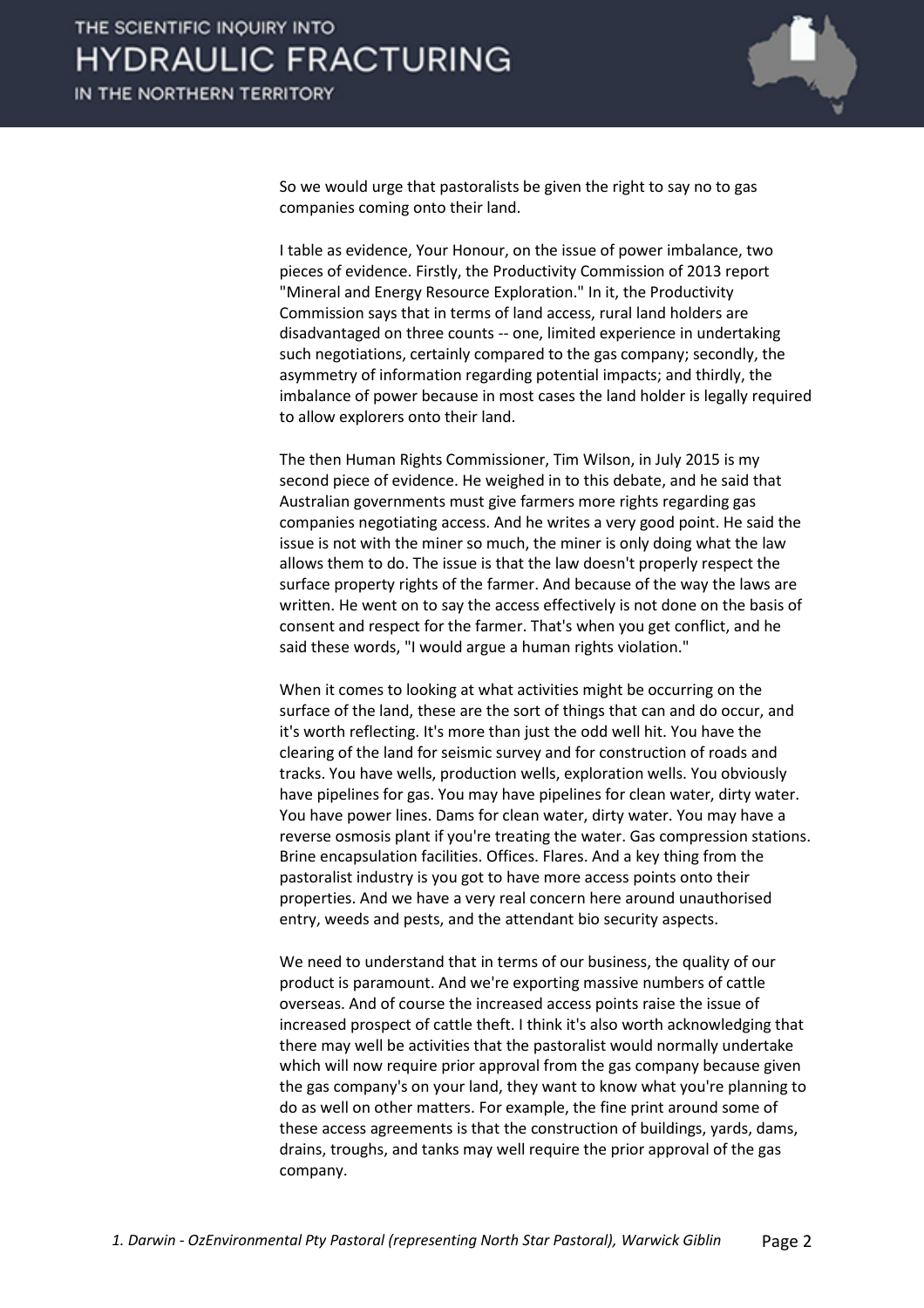

And a big issue is about the weight of vehicles that you're allowed to drive over the pipeline. Certainly we've seen evidence where if a vehicle exceeds 10 tonnes then there's issues. And what if you want to construct your own track over a pipeline? All these things will require engagement and dialogue and negotiation with the company. So this is an added layer of complexity to your business and it may well impact on your agribusiness plans.

I table, Your Honour, as the next piece of evidence, a solution to the power imbalance. One is that the Agreed Principles of Land Access that was a document signed in March 2014 by Santos and AGL in New South Wales with New South Wales farmer representatives. That document in part says any land holder is at liberty to say yes or no to the conduct of gas operations on their land. We would commend that agreement to you, I have a copy of it here for your consideration.

Hon. Justice Rachel Pepper: Thank you.

Warwick Giblin: Another solution around the power imbalance is unequivocally we really need the gas company to pay the pastoralist's cost associated with his or her time. Again, it's not just an hour or two here or there. This is profound, fundamental stuff. And similarly, I don't have the technical knowledge and horsepower around these things, and the companies need to be, if they're prepared to back what they're saying, then the pastoralists need to be able to have the financial capacity provided so that the pastoralists can engage the technical expertise they need. And legal support.

> And on dispute resolution, yes, usually there are some funds acknowledged to be made available, but again, they're minimalist, and it does compromise the capacity of the pastoralist to fully pursue the protection of his or her rights. We seek robust compensation terms and conditions, and there's big issues of course around make good provisions, and by our security, water, and land risk, we bring those to your attention.

> Moving on to looking at the different sciences. The natural and engineering science aspects, arguably it's quite quantitative in terms of hydra geology and well construction, but even hydra geology there's some predictions and assumptions obviously that have to be made. But it is not just about the natural sciences in terms of trying to resolve these complex land management issues. We argue that the human and cultural aspects, the social sciences, are even more important because you're dealing with people. The values and aspirations of communities must override the natural science. And it's based on these very human things of trust and respect, etc. And it's aggravated by the fact that the social science assessment is usually poorly done.

Sorry for the scale of the next slide, it doesn't show, but if you look in the middle, three, four, and five, this is where typically the stakeholder engagement levels are at. Three is informing, four is consultation, five is precaution. Essentially in a word, the community engagement exercise is typically tokenistic. It's like an add-on to a process which is effectively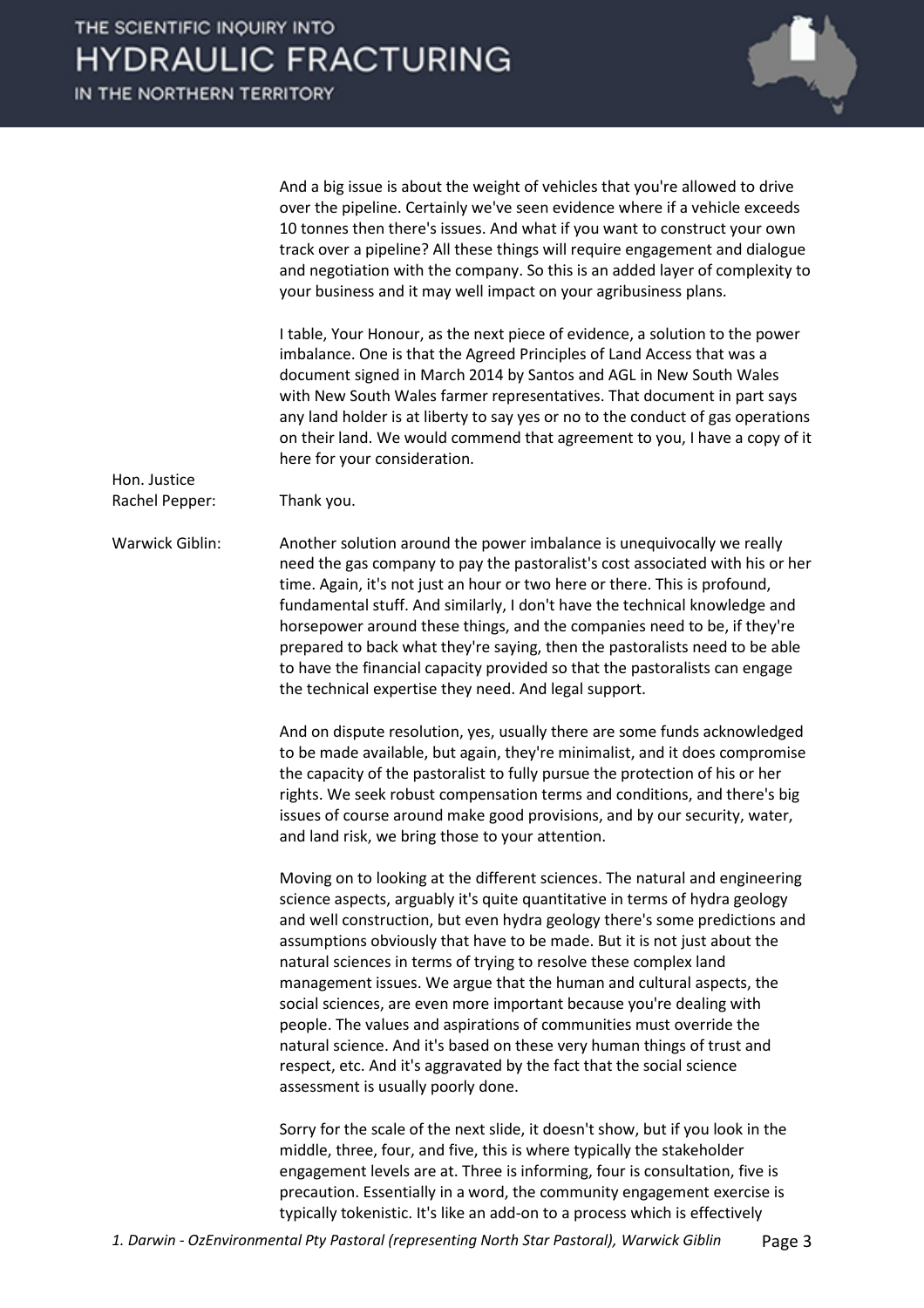

skewed towards development. What we are saying here is this system effectively is broken. We have to rebuild the system, and I'll talk in a moment about reforms by the New South Wales government which recognises that there's a radical need for some change.

What might genuine community engagement look like? It would mean the gas company would co-design the project with key stakeholders. Effectively, you'd have a blank-canvas approach which fosters a collegiate and partnership mentality. The plans are designed together. And equally what's crucial here is getting a handle on an understanding and appreciation of stakeholders' intangibles. This is a very complex issue, but for people it's about their hearts and minds about where they live, the sense of place is really, really, really important. How do I define that? That's really about the natural and built landscape and how that affects a resident's sense of identity and that level of satisfaction with their surrounds. To put it another way, the things that give meaning to life. And I really encourage you, Your Honour, and the panel to think very carefully about that matter.

So what are some solutions to this? A table as the first piece of evidence some terrific work that the Department of Planning and Environment is doing in New South Wales. There's some terrific reform coming through based on 15 years of some of experience of major projects. There's a draught guidelines on social impact assessment, and this is the wording in the document, "It's to drive better social outcomes to give communities a stronger voice from project design through to post-approval." I commend that to you.

Natural science issues, obviously for us water for fracking is a key concern. What are the sources of this water? What are the quantities? What are the impacts on existing uses? And for production water management, post fracking, what's going to happen to that water? Is it to be treated or disposed? On the issue of disposal, we have grave concerns about a typical approach which is called aquifer re-injection. To be honest, that's got whiskers on it for us. Generally speaking, the hydra geology's not very well understood. If you're going to re-inject, where are you going to re-inject? Is it intended to re-inject way down at three kilometres from where the gas came from or are you going to re-inject up near the surface? And if you're going to re-inject near the surface, nature being what it is, if you start to change the pressure differentials there, you will get movement in water, etc. What are the fracture lines, fault lines, how will that interfere?

Fugitive methane emissions. Your Honour, I believe this is one of the sleepers, one of the elephants in the room about this industry. In the U.S. shale fracking, they're talking about fugitive emissions from the production of gas being somewhere between 2% to 17%. My understanding is, and I can stand corrected, but if the percentage of emissions is say, more than 4% of the amount produced, then the carbon footprint of the gas industry is no cleaner than coal. And I'll add that sooner or later there's going to be a price on carbon. With leaks of greater than 4%, will this therefore make gas uneconomic, and will you end up with stranded assets?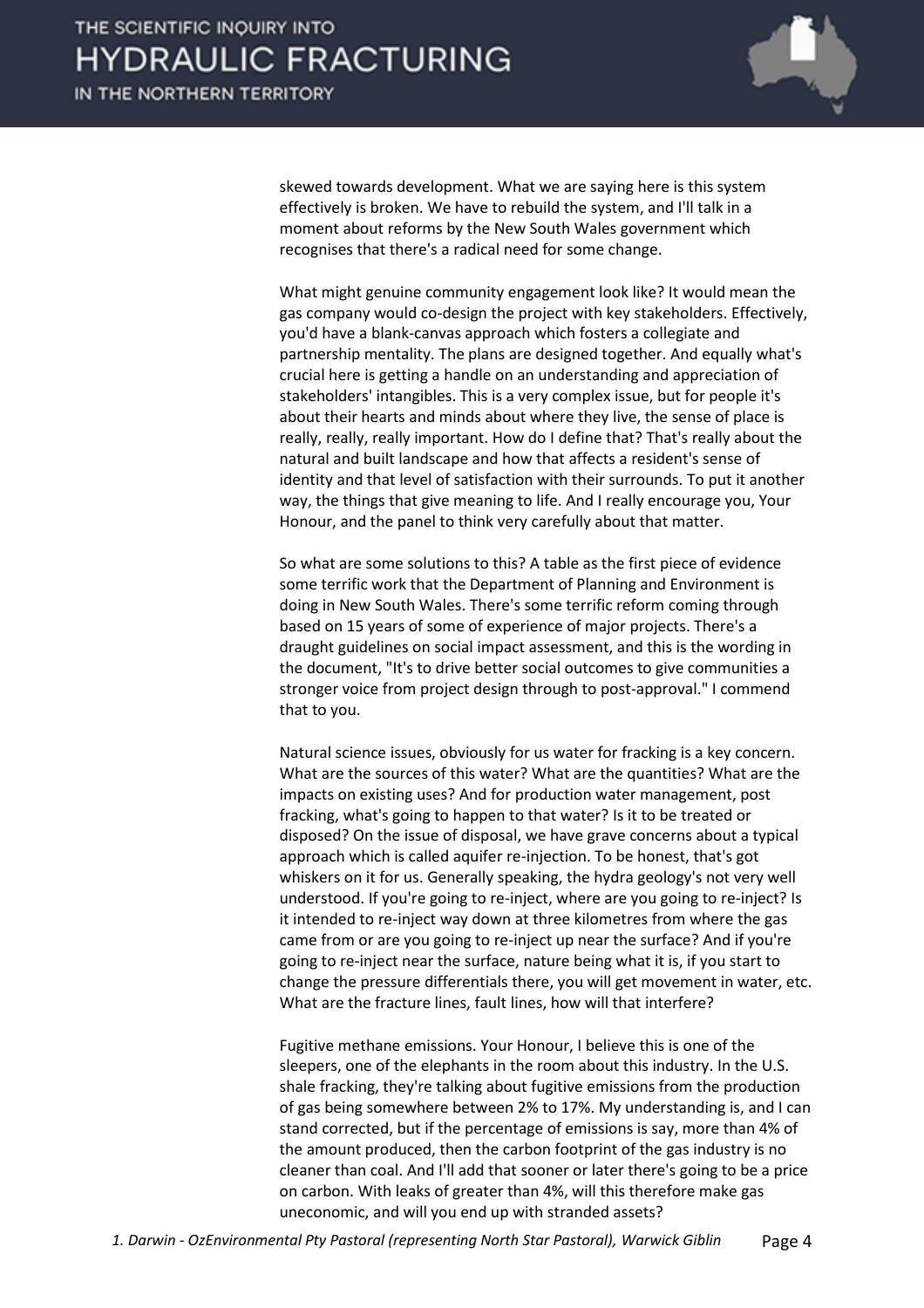

To bring this to a point, for us, sustainable ground water and surface water supplies are vital. We're also concerned about what happens on the land. North Star Pastoral has little confidence that the gas industry will protect our interests, therefore, Your Honour, we feel at this point we have no option but to adopt the precautionary principle, and we support a ban on unconventional exploration and development as per this week's Victorian government decision.

Looking at the EIA reform process, Your Honour, I just table again a discussion paper of 2016 EIA Improvement. Building confidence is what the state government recognises is essential. I'd also encourage the panel to consider amending the Northern Territory Assessment law so that it mandates ecologically sustainable development approach, and we plead that approvals not be allowed to occur on the basis of in the public interest. In the public interest is simply code for short term economic development, and in this day and age it no longer has relevance.

Approvals and compliance, just briefly. Clearly any consent conditions need to be explicit and performance-based with no wriggle room. The government always says oh, we'll have tough conditions and they'll be regulated and compliance will be tough. Well, I'm sorry, generally speaking staffing levels are generally inadequate, and it's rare for regulators to be able to do their job effectively and as required by the community. We need heavy penalties for non-compliance and performance and rehabilitation bonds.

So to conclude, we encourage you, Your Honour, and your panel members to level the playing field. We must allow a voice for all, and for the power to be balanced so that key players like pastoralists get a fair go. There needs to be priority given to the social sciences. Social well-being is such a key element. Given where we sit today, essentially we have little trust in the rigor and robustness and fairness of the system, and given that scenario, I'm afraid we have to say that we support a ban. The EIA process, in our view, needs to be reformed. Again, EISes are simply advocacy documents and the community needs to be able to ... we're not going to build confidence in the system whist ever they are seen as advocacy documents promoting the proponent's side.

And lastly, I wish to talk about, and briefly, there is no gas crisis. I'll repeat this. There is no gas supply crisis in Australia. What we do have is a decision by governments and companies have made a choice to send overseas our gas instead of providing an adequate supply for the domestic market. The problem about this, and this perceived gas shortage, the problem is the result, is of the making of governments and companies. It is no excuse for therefore imposing and putting pressure on pastoralists to say you need to allow unconventional gas activity on your land. We need a domestic gas quota on LNG projects. Thank you, Your Honour, and your panel, for your patience.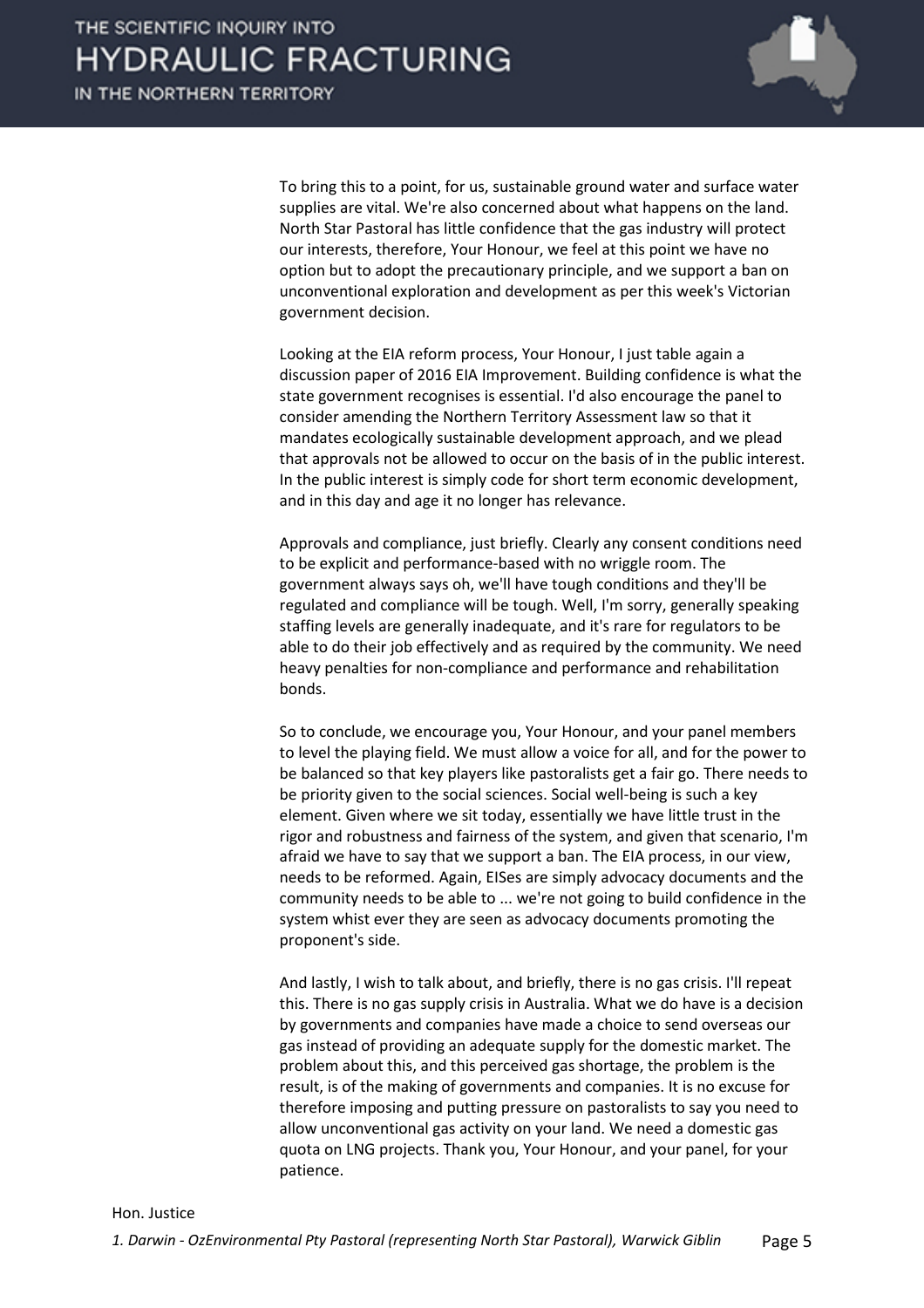## THE SCIENTIFIC INQUIRY INTO **HYDRAULIC FRACTURING**

IN THE NORTHERN TERRITORY



| Rachel Pepper:                 | Thank you very much, Mr. Giblin. Now I ask the panel if they have any<br>questions? Yes, Ms. Coram.                                                                                                                                                                                                                                                                                                                                                                                                                                                                                                                                           |        |
|--------------------------------|-----------------------------------------------------------------------------------------------------------------------------------------------------------------------------------------------------------------------------------------------------------------------------------------------------------------------------------------------------------------------------------------------------------------------------------------------------------------------------------------------------------------------------------------------------------------------------------------------------------------------------------------------|--------|
| Ms. Jane Coram:                | Thank you, Mr. Giblin. Are you aware of any efforts in the Northern Territory<br>of where people like the pastoralist industry have attempted to negotiate<br>terms with industry similar to the ones that you outlined in New South<br>Wales?                                                                                                                                                                                                                                                                                                                                                                                                |        |
| Warwick Giblin:                | Personally, I'm not aware. There may well have been. But I'm sorry, I don't<br>know.                                                                                                                                                                                                                                                                                                                                                                                                                                                                                                                                                          |        |
| Hon. Justice<br>Rachel Pepper: | Mr. Beck. Sorry, Dr. Beck.                                                                                                                                                                                                                                                                                                                                                                                                                                                                                                                                                                                                                    |        |
| Dr. Vaughan Beck:              | I think your concerns are very comprehensive, clearly they are, I don't think<br>they are, they're quite comprehensive. They fall into two categories which<br>you've characterised, social and technical, and you've outlined some<br>possible solutions. If in an ideal world your wishes as articulated here were<br>in place, and assuming that some of the technical issues that you've also<br>raised were demonstrated to be satisfactory to you and the community,<br>what would be the attitude of your pastoral company under those<br>circumstances in that ideal world?                                                           |        |
| Warwick Giblin:                | It's like a relationship between two people. It needs to be built and respect<br>and trust and report and openness. I mean, if you can do that, then, and<br>you've got a level playing field, then you're going to have people having a<br>greater propensity to consider things a bit differently. But when you feel<br>you're under the pump all the time, then inevitably people adopt a<br>precautionary position on it. So I think our passion really is about reforming<br>the process so that it engenders greater robustness, fairness, transparency,<br>accountability, and gives us a fair go. At the moment it's one-way traffic. |        |
| Hon. Justice<br>Rachel Pepper: | Let's assume we could make that two-way traffic, and let's assume that you<br>had a right of veto, and let's assume that we had a sufficiently robust<br>regulatory framework, and I realise that is almost a hackneyed phrase now.                                                                                                                                                                                                                                                                                                                                                                                                           |        |
|                                | Let's assume all those things. Would your position still be to maintain the<br>ban?                                                                                                                                                                                                                                                                                                                                                                                                                                                                                                                                                           |        |
| <b>Warwick Giblin:</b>         | We would consider everything on its merits. All we can deal with is what<br>we've got here and now.                                                                                                                                                                                                                                                                                                                                                                                                                                                                                                                                           |        |
| Hon. Justice<br>Rachel Pepper: | I appreciate that.                                                                                                                                                                                                                                                                                                                                                                                                                                                                                                                                                                                                                            |        |
| Warwick Giblin:                | So absolutely.                                                                                                                                                                                                                                                                                                                                                                                                                                                                                                                                                                                                                                |        |
| Hon. Justice<br>Rachel Pepper: | We're looking to the future.                                                                                                                                                                                                                                                                                                                                                                                                                                                                                                                                                                                                                  |        |
| Warwick Giblin:                | Yeah, we'll be very balanced and considered and thoroughly professional in<br>our examination of all aspects. So if the playing field is level then we can<br>look at it in a less pressure position. If it's co-designed, and as you would                                                                                                                                                                                                                                                                                                                                                                                                   |        |
|                                | 1. Darwin - OzEnvironmental Pty Pastoral (representing North Star Pastoral), Warwick Giblin                                                                                                                                                                                                                                                                                                                                                                                                                                                                                                                                                   | Page 6 |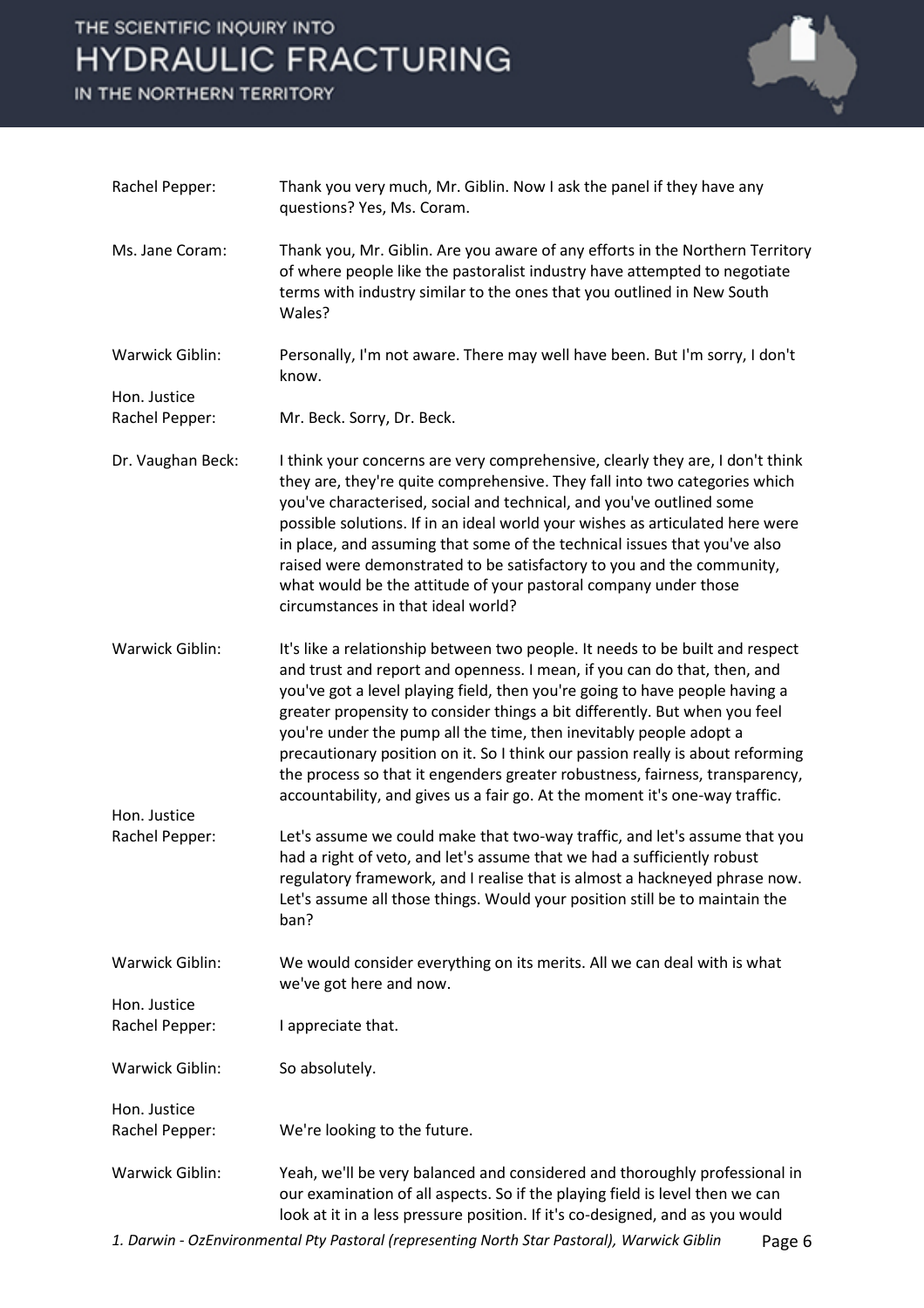|                                | know, the former minister for planning in New South Wales, Minister Rob<br>Stokes, he was passionate about this issue of co-design. And that's where I<br>think we have to get to rather than this government and companies saying<br>this is what needs to do and then you batten down the hatches and crash or<br>crash through. So if you can change that approach, then I think you'll see an<br>attitudinal change with all the parties.                                                                                                                                                                                                                                                      |
|--------------------------------|----------------------------------------------------------------------------------------------------------------------------------------------------------------------------------------------------------------------------------------------------------------------------------------------------------------------------------------------------------------------------------------------------------------------------------------------------------------------------------------------------------------------------------------------------------------------------------------------------------------------------------------------------------------------------------------------------|
| Hon. Justice<br>Rachel Pepper: | Yes.                                                                                                                                                                                                                                                                                                                                                                                                                                                                                                                                                                                                                                                                                               |
| Dr. Vaughan Beck:              | Thank you for your submission. Can I just test your statement there about<br>we should, you believe, that the human and cultural, the social sciences you<br>say, should override the physical. I'm intrigued by that because the normal<br>decision making process is triple bottom line, social, environmental, and<br>economic, so is it true you're suggesting that we should not take a balanced<br>approach, but put the social and cultural higher?                                                                                                                                                                                                                                         |
| Warwick Giblin:                | In my view, in accord with the principles of ecologically sustainable<br>development, it's a ranking order. Firstly, it's environmental, then social, the<br>economic. But what I would say is, and if we need an illustration of how the<br>social takes precedence over hard science, heaven forbid if we were just<br>going to embrace the hard science we would have started action on climate<br>change mitigation 20 years ago. So if ever you need a case where in fact in<br>the real world the social tends to take precedence, I rest my case on that.<br>Because that's the world dynamic in which we live, it's about people and<br>how they interpret and the geopolitical situation. |
| Hon. Justice                   |                                                                                                                                                                                                                                                                                                                                                                                                                                                                                                                                                                                                                                                                                                    |
| Rachel Pepper:                 | Any further questions? Mr. Giblin, thank you very much for your<br>presentation today. Appreciate it.                                                                                                                                                                                                                                                                                                                                                                                                                                                                                                                                                                                              |
| Warwick Giblin:                | Thank you, Your Honour. Thank you panellist.                                                                                                                                                                                                                                                                                                                                                                                                                                                                                                                                                                                                                                                       |
| Hon. Justice<br>Rachel Pepper: | Thank you. I know we're running.                                                                                                                                                                                                                                                                                                                                                                                                                                                                                                                                                                                                                                                                   |
| Warwick Giblin:                | I've got some documents to table with you.                                                                                                                                                                                                                                                                                                                                                                                                                                                                                                                                                                                                                                                         |
| Hon. Justice<br>Rachel Pepper: | Yes, all right, thank you very much.                                                                                                                                                                                                                                                                                                                                                                                                                                                                                                                                                                                                                                                               |
| Warwick Giblin:                | Is that okay?                                                                                                                                                                                                                                                                                                                                                                                                                                                                                                                                                                                                                                                                                      |
| Hon. Justice<br>Rachel Pepper: | Yes.                                                                                                                                                                                                                                                                                                                                                                                                                                                                                                                                                                                                                                                                                               |
| Warwick Giblin:                | Do you want me to declare what they are or just hand them in?                                                                                                                                                                                                                                                                                                                                                                                                                                                                                                                                                                                                                                      |
| Hon. Justice<br>Rachel Pepper: | If you could just read out what they are that would be useful.                                                                                                                                                                                                                                                                                                                                                                                                                                                                                                                                                                                                                                     |